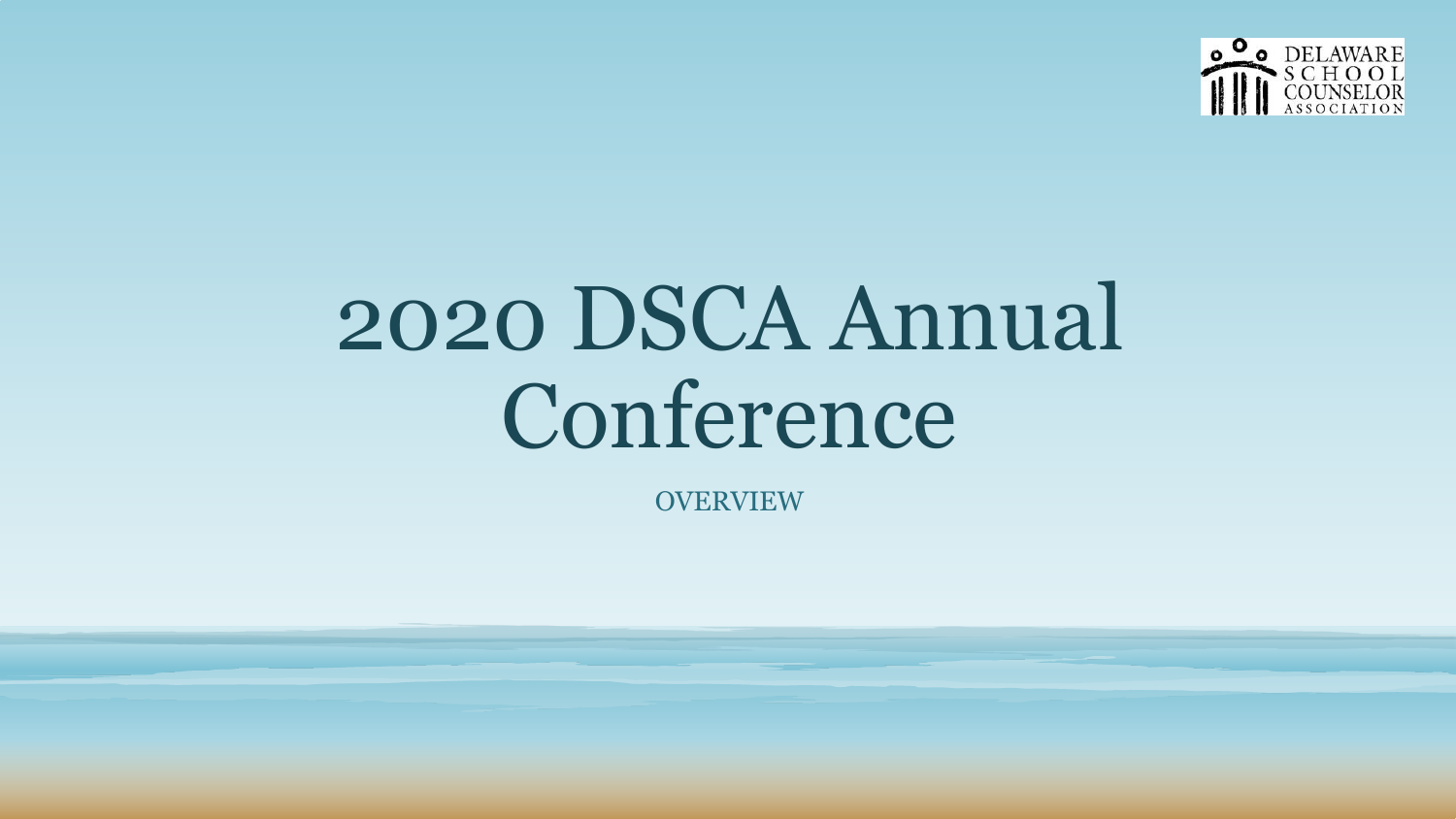# General Information

- New two-day conference format. Register for either day separately or both days. Your choice!
	- Dates: Thursday, April  $2^{nd}$  and Friday, April  $3^{rd}$
	- Day 1 is limited to 88 participants and registration will close for Day 1 when that number is reached.
- Location:
	- Atlantic Sands Hotel ~ 1 Baltimore Ave. ~ Rehoboth Beach, DE 19971

Questions? Contact: Rachel Herskowitz DSCA Professional Development Chair rachel.herskowitz@mydsca.org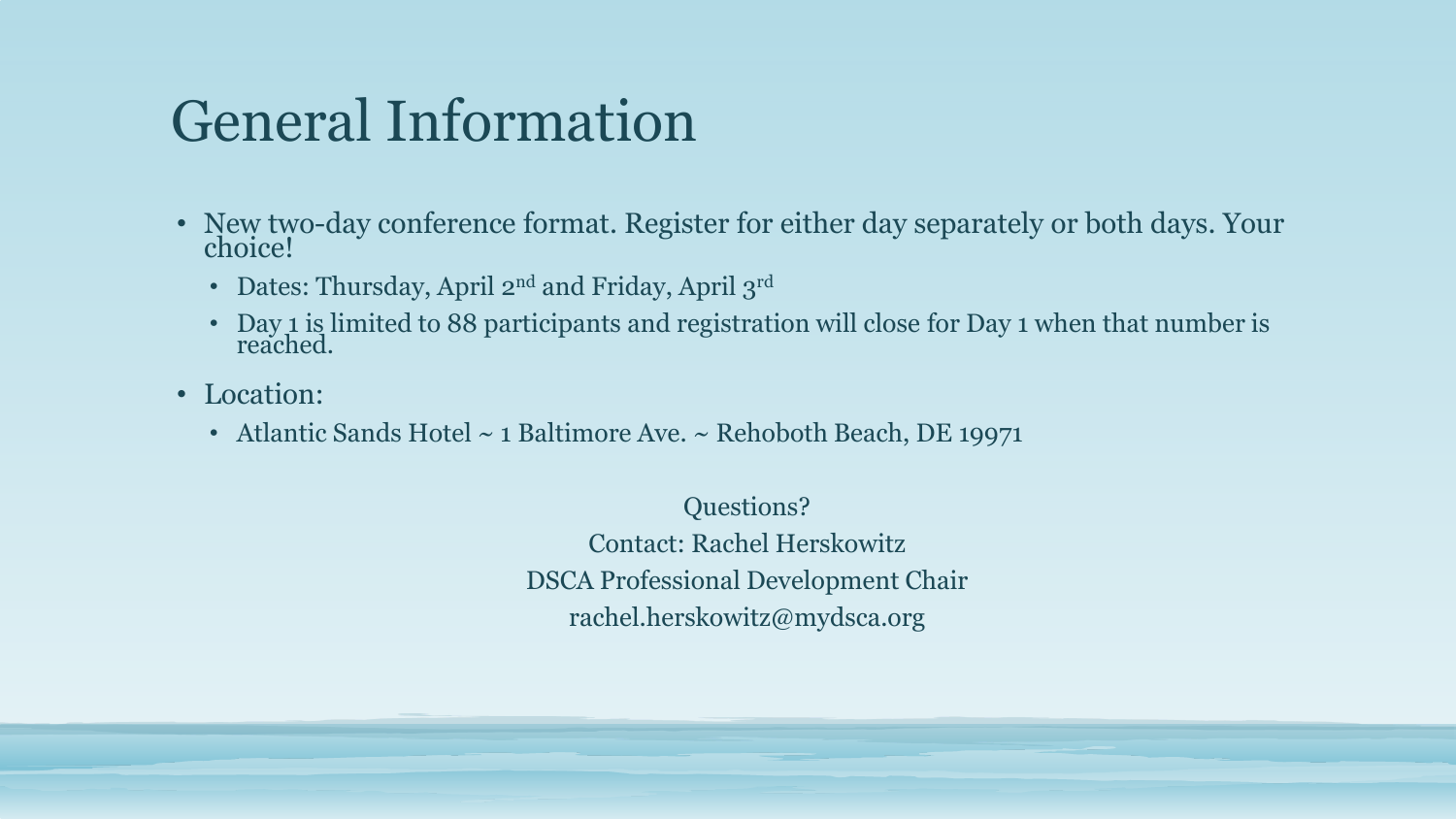# Pricing Information

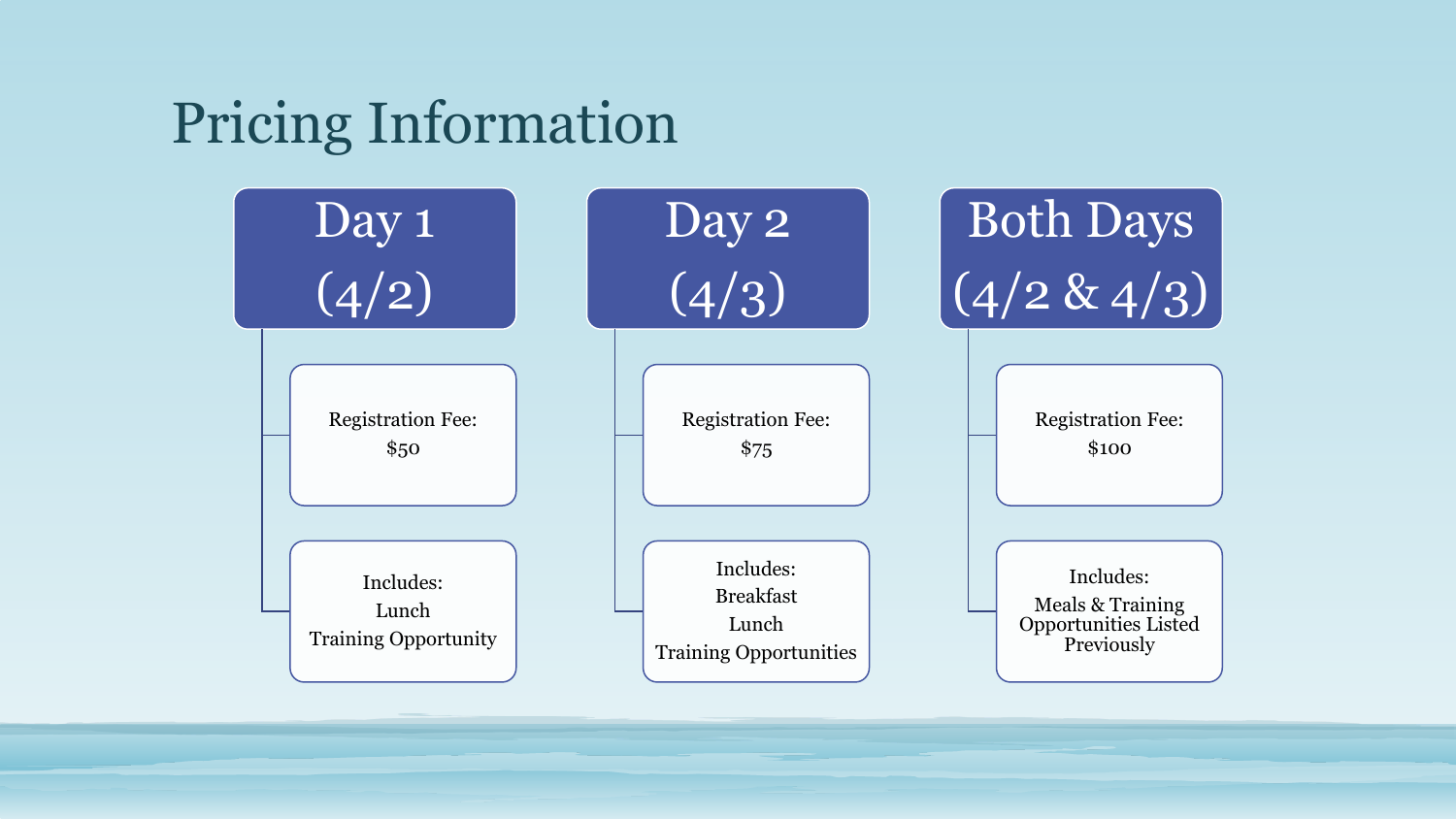## Tentative Agenda

#### **Day 1: April 2, 2020**

- 11:30-12:00 Registration
- 12:00-1:00 Networking Lunch
- 1:00-4:00 Poverty Simulation\*

\* The Poverty Simulation will begin promptly at 1:00. Due to the nature of the event, all participants MUST arrive by 12:45. Late comers will not be admitted and refunds will not be issued.

#### **Day 2: April 3, 2020**

- 8:00-8:30 Registration, Breakfast & Vendors
- 8:45-10:00 Breakout Sessions
- 10:00-10:15 Vendors
- 10:15-11:30 Breakout Sessions
- 11:30-12:30 Lunch
- 12:30-12:45 Vendors
- 12:45-2:00 Breakout Sessions
- 2:05-3:30 Breakout Sessions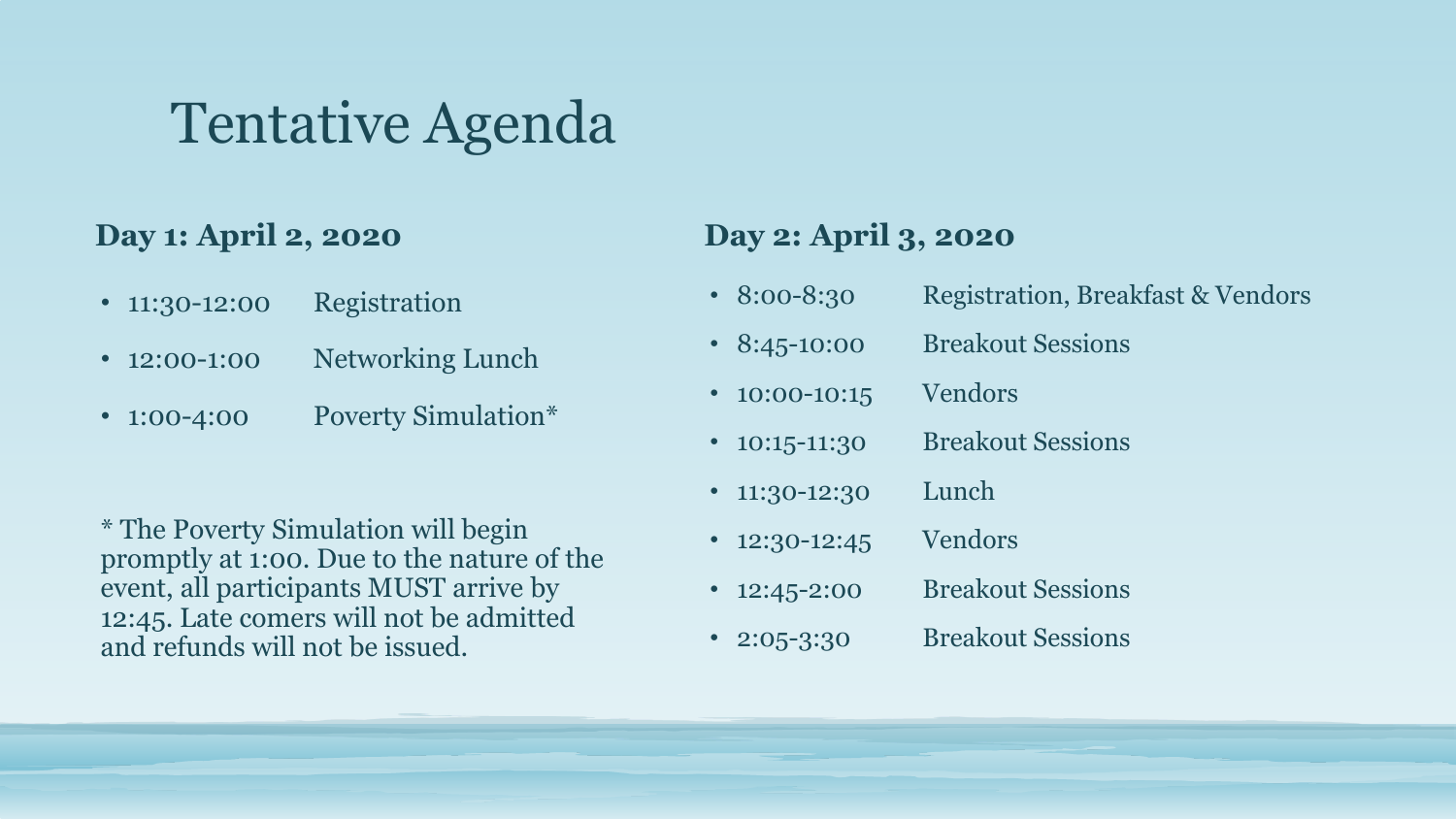# Training Opportunities

#### Day 1: Poverty Simulation

How the Poverty Simulation Works

The Community Action Poverty Simulation breaks down stereotypes by allowing participants to step into the real life situations of others.

Poverty is often portrayed as a stand alone issue - but this simulation allows individuals to walk a month in the shoes of someone who is facing poverty and realize how complex and interconnected issues of poverty really are.

- A single parent with limited resources and no transportation must find a way to get to work and get their child to daycare.
- An elderly person must find a way to pay for both utilities and medication.
- A young adult must care for siblings while their parent is incarcerated.
- An elderly couple must raise their grandchildren and deal with their own health and employment issues.

After the experience, individuals then have the opportunity to discuss what they've learned with their peers.

The Community Action Poverty Simulation is a tool that helps participants rethink the challenges that millions of low income individuals must face each and every day.

More importantly, this tool helps people identify areas of change that can directly impact the effects of poverty on individuals, families and communities.

#### Day 2: Breakout Sessions

- Sessions are still being planned, but there will be 4 options per session.
- Some topics already scheduled are:
	- E-cigarettes & Youth
	- A Student's Best Friend
	- Trauma Informed Meditation for Children & Adults
	- Helping Students Prepare for and Navigate Service Academies
	- Take Care Delaware in Action
	- Using NSCW as an Advocacy Tool
	- Depression & Anxiety in Youth
	- Human Trafficking and Foster Care
	- Internet Safety & Social Media
	- Debriefing After a Crisis

Do you have a great idea for a breakout session? Email: jennifer.davis@mysdsca.org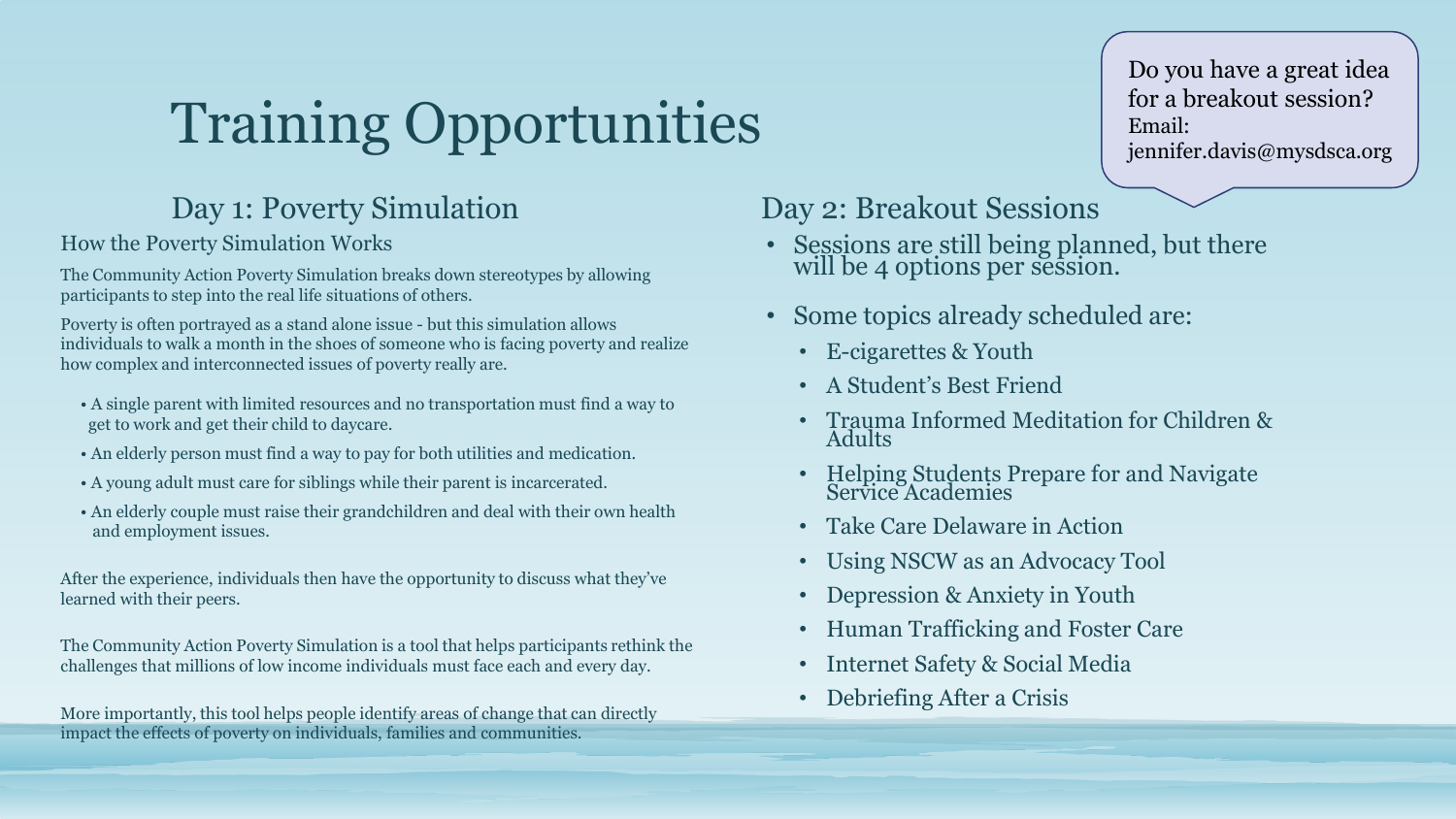## Meals Included

**Day 1: April 2, 2020**

12:00-1:00 Networking Lunch

#### **Menu**

*Choice of 1 During Registration*

• Oven Roasted Turkey Croissant *(Roast Turkey Breast, Applewood Bacon, Smoked Gouda & Honey Dijon Mayonnaise)*

• Grilled Vegetables Ciabatta

*(Fresh Roasted Red Peppers, Portobello Mushrooms, Asparagus & Artichoke Heart atop Baby Arugula & Sliced Tomatoes with Parmesan Swiss Spread)*

Served with whole fruit, potato chips, cookie and drink.

**Day 2: April 3, 2020**

8:00-8:30 Continental Breakfast

#### **Menu**

Chilled Juices, Fresh Fruit Salad & Berries, Muffins, Danish, Pastries & Breakfast Breads, Assorted Yogurts, Variety of Bagels, Fruit Preserves & Sweet Butter

11:30-12:30 Lunch

#### **Menu**

Cornbread, Whole Fruits, Tomato & Cucumber Salad, BBQ or Fried Chicken, Carolina Pulled Pork Sliders, Corn on the Cob, Macaroni & Cheese, Desserts, Assorted Drinks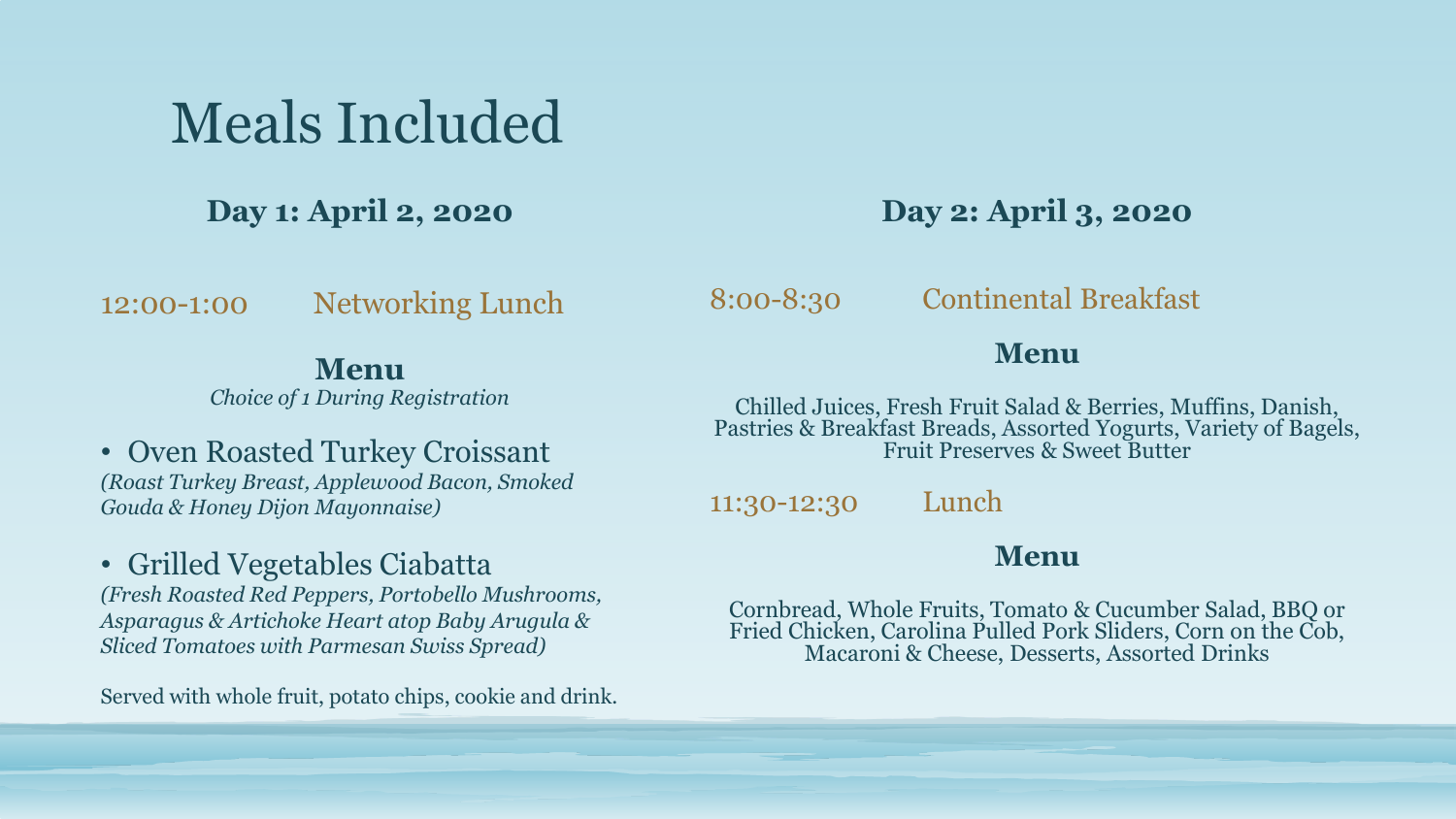## Accommodations

Discounted room rates are available at the Atlantic Sands hotel.

- Single/Double \$89
- Triple \$104
- Quad \$119

*Prices & availability are at the discretion of the hotel and are not the responsibility of DSCA.*

Booking ID #: 9829 For Reservations Call: 302-227-2511